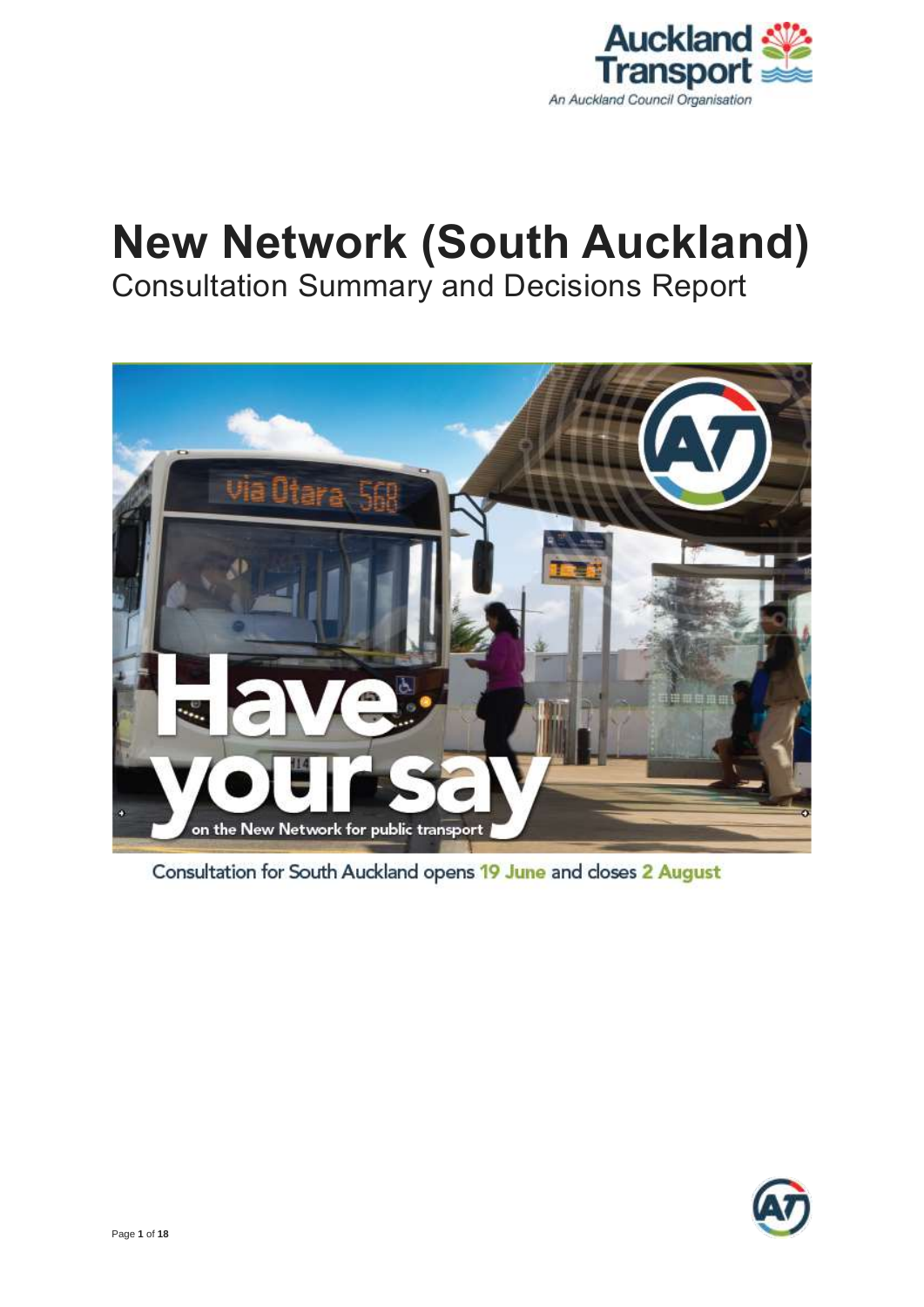

### **Contents**

| 1               |       |                                                                                    |  |  |  |
|-----------------|-------|------------------------------------------------------------------------------------|--|--|--|
| $\mathbf 2$     |       |                                                                                    |  |  |  |
| 3               |       |                                                                                    |  |  |  |
| 4               |       |                                                                                    |  |  |  |
|                 | 4.1   |                                                                                    |  |  |  |
|                 | 4.2   |                                                                                    |  |  |  |
|                 | 4.3   |                                                                                    |  |  |  |
| $5\phantom{.0}$ |       |                                                                                    |  |  |  |
|                 | 5.1   |                                                                                    |  |  |  |
|                 | 5.2   |                                                                                    |  |  |  |
|                 | 5.3   |                                                                                    |  |  |  |
|                 | 5.3.1 | S.O.S - Save our Station! Petition against closure of Te Mahia Station  11         |  |  |  |
|                 | 5.3.2 | Petition to save 477x Papakura-Auckland/Auckland-Papakura Express Bus Services  11 |  |  |  |
|                 | 5.3.3 | Save our Station! Petition against the closing down of Westfield Train Station  12 |  |  |  |
|                 | 5.4   |                                                                                    |  |  |  |
|                 | 5.5   |                                                                                    |  |  |  |
| 6               |       |                                                                                    |  |  |  |
|                 | 6.1   |                                                                                    |  |  |  |
|                 | 6.1.1 |                                                                                    |  |  |  |
|                 | 6.1.2 |                                                                                    |  |  |  |
|                 | 6.2   |                                                                                    |  |  |  |
|                 | 6.3   |                                                                                    |  |  |  |
| $\overline{7}$  |       |                                                                                    |  |  |  |

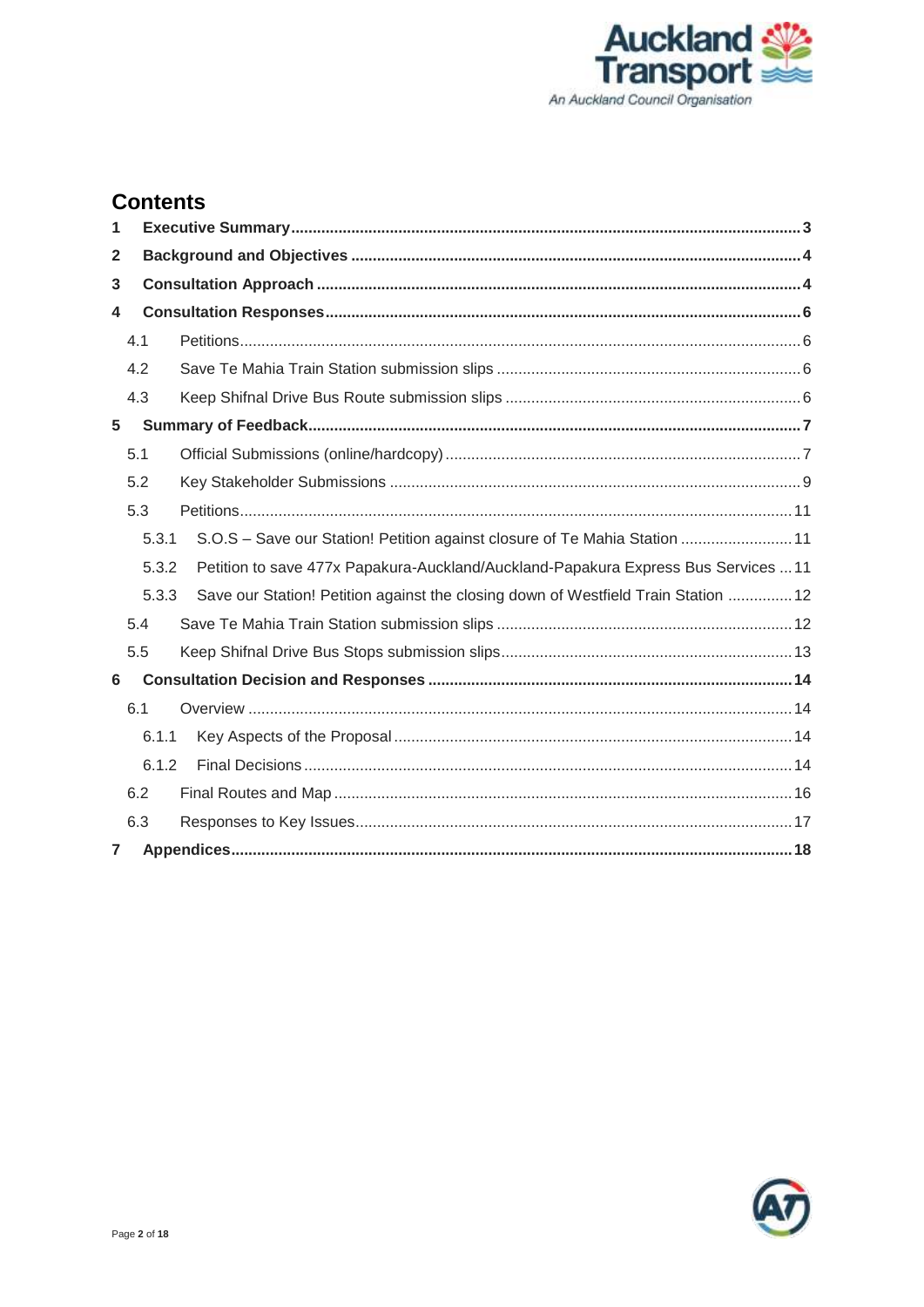

## <span id="page-2-0"></span>**1 Executive Summary**

The Public Transport Network Management team in conjunction with an external consultation analysis company (Ben Parsons and Associates) analysed all of the feedback and most submissions have resulted in one of the following:

- changes to the New Network routes/frequencies,
- no changes but with an explanation of why not or rationale behind the final decision,
- development of FAQs to respond to concerns/issues that need to be responded to but don't require changes to the New Network.
- included within an infrastructure list to be reviewed by the relevant team in regards to bus stops, shelters, interchanges etc.
- sent to the AT HOP and fares/ticketing team for review, action or inclusion within their work programme,
- sent to the Rail team in regards to the proposed closure of Te Mahia or Westfield stations or the opening/design of new stations,
- sent to other teams if not related to the New Network or Public Transport at all

#### **How did feedback affect the decision making process?**

The feedback received has resulted in several changes to the proposed bus network. In short Auckland Transport (AT) originally proposed 28 bus routes within the south Auckland area and we are proposing to make changes to 20 of those routes. In addition we are creating 1 new route and retaining a limited express service from Papakura to the CBD. As a result of consultation feedback there are 30 routes under the final South Auckland New Network.

In conjunction with analysing the public submissions a team of public transport planners have been driving the routes in buses to clarify issues raised. In some cases one submission has been enough to change the proposed route. For example, a submitter requested we retain part of a current route on one of the proposed routes in Papakura. The planners drove both the proposed AT route and the submitter's route and ascertained that his route suggestion worked better from a bus manoeuvrability perspective, created a wider residential catchment for the service and also retained current bus stop infrastructure that is used by regular commuters. This is a great response to public feedback and shows that it is not always high numbers of submissions that sway decisions – one person can have a big impact.

From the perspective of the Senior PT Planner (Engagement), I am pleased at the amount of changes proposed by the Public Transport Planners, and believe it shows that they have genuinely listened to the feedback received and, where necessary or possible, have made changes to improve the network to meet people's needs.

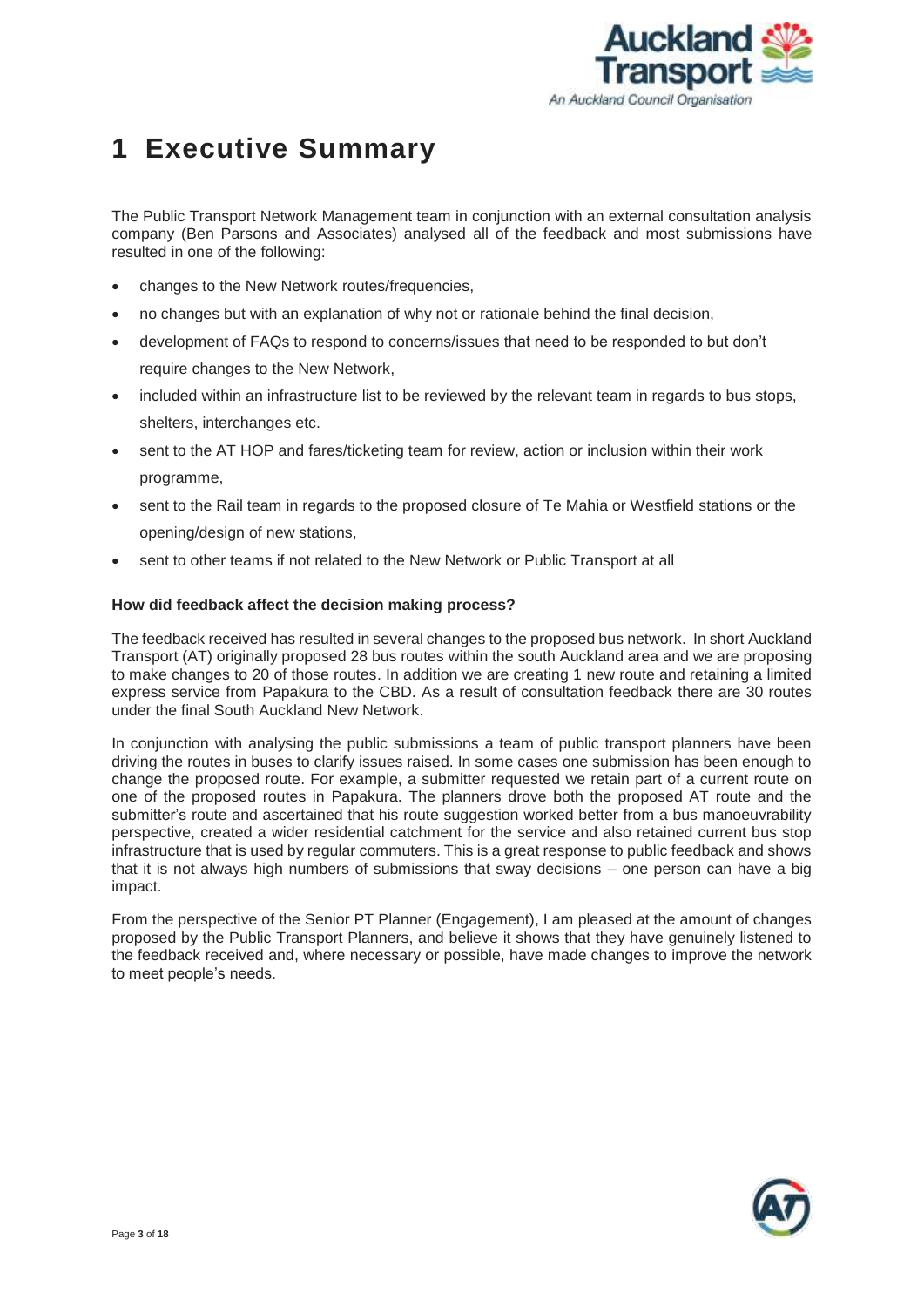

## <span id="page-3-0"></span>**2 Background and Objectives**

Over the next few years Auckland Transport is moving to a simpler and more integrated public transport network for Auckland. This will deliver a new network of buses and trains that will change the way people travel – including the need for some passengers to transfer at key interchanges. In return the new network will allow more passengers to simply 'turn up and go' rather than planning trips around a timetable. It will offer flexible travel options over large parts of the city, making public transport more useful for a range of travel purposes.

The current bus network is considered complex, mostly infrequent and in many places, duplicates what trains do. It is inefficient to operate and does not always provide a suitable alternative to the car, or give ratepayers, taxpayers and customers the best value for money. The proposed new network is based on a principle already working in many North American and European cities, which have networks of high frequency services that are designed to work together through easy connections.

This new frequent network will have trains and buses timetabled at least every 15 minutes from 7am to 7pm, seven days a week. They will be supported by a network of connector routes timetabled at least every 30 minutes along with local and peak services.

This principle was included in Auckland Transport's Draft Regional Public Transport Plan, which was consulted on in October 2012. More than 700 submissions were received, and there was strong support for the proposed new public transport network. It was endorsed for local consultation by the Auckland Transport Board in March 2013 and formally adopted on 23 September 2013.

Due to the scale of change; consultation and implementation for the new network has been broken into several phases, starting with South Auckland's network, which is the focus of this consultation. Other parts of Auckland will be consulted over the next few years.

The objective of this consultation was to get feedback on the proposed New Network for South Auckland from residents, public transport users and stakeholders.

## <span id="page-3-1"></span>**3 Consultation Approach**

The consultation period for the public to provide input on the proposed network ran from Wednesday 19 June to Friday 2 August 2013. During this period, consultation activities comprised the following:

- Eight public open days were held during July in locations around South Auckland for people to find out what was being proposed and provide their views. Approximately 100 people attended these events. 13 promotional days were held at markets and town centres in June/July prior to the Open Days to get out amongst the people of South Auckland in their environment to raise awareness of the consultation and to answer basic questions.
- A hard copy brochure including a feedback form was disseminated widely throughout the community (over 50,000 personally handed out) including:
	- o Handed out at bus stops, train stations and key interchanges by Auckland Transport Ambassadors
	- o Auckland Council buildings (incl Local Boards), libraries and Citizens Advice Bureaux
	- o Open Days and Promo days

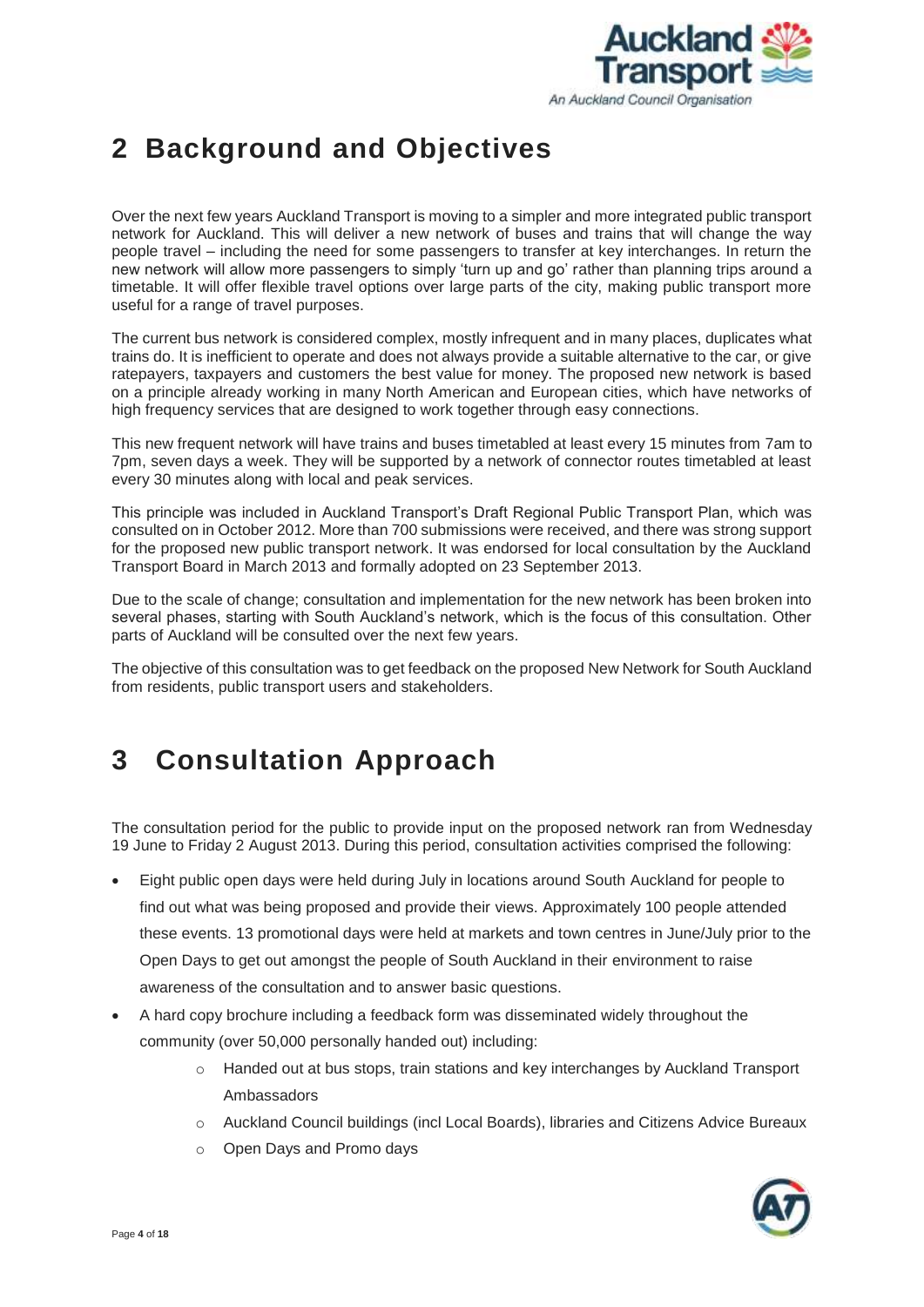

- o Mailed to stakeholders (Disability Groups, CCOs, Councillors, MPs, Advisory Groups, Bus Operators, Retirement Homes, Maori/Marae, residents living on streets where we were proposing new services, Veolia, KiwiRail etc.)
- o Available on board some bus services operating within South Auckland
- $\circ$  Available on the Auckland Transport website and links from the Public Transport (ex MAXX) website
- The brochure was translated into Maori, Korean, Samoan, Tongan, Hindi, Punjabi and Chinese (Simplified and Traditional) and downloadable from our website. Various versions for the visually impaired could also be downloaded from our website. These were created in conjunction with the Royal New Zealand Foundation of the Blind.
- The public could also complete the feedback form online.
- The Royal New Zealand Foundation of the Blind also had a telephone information service where members could listen to an audio version of the consultation document.
- Engagement with MPs, local boards and other key stakeholders prior to consultation
- Weekly teleconferences with local boards

Media and communications to promote the consultation included:

- Posters and flyers distributed around the area, on buses and trains, at stations, and handed out by ambassadors
- Posters at key bus stops and all bus stops that were proposed to be closed as part of the new network
- Flyers distributed through a mail drop in the area
- Mailout to streets where new bus services were proposed
- Content and advertising in the New Zealand Herald, suburban papers, ethnic papers and **OurAuckland**
- Radio and online advertising
- Messages scrolling across real time travel signs at bus stops/train stations, messages on the online journey planner
- Emails and e-newsletters sent to a range of stakeholders, Auckland Council's People's Panel members, AT's Research Panel and subscribers to the New Network e-newsletter.
- Detailed information on the Auckland Transport website including a New Network video.

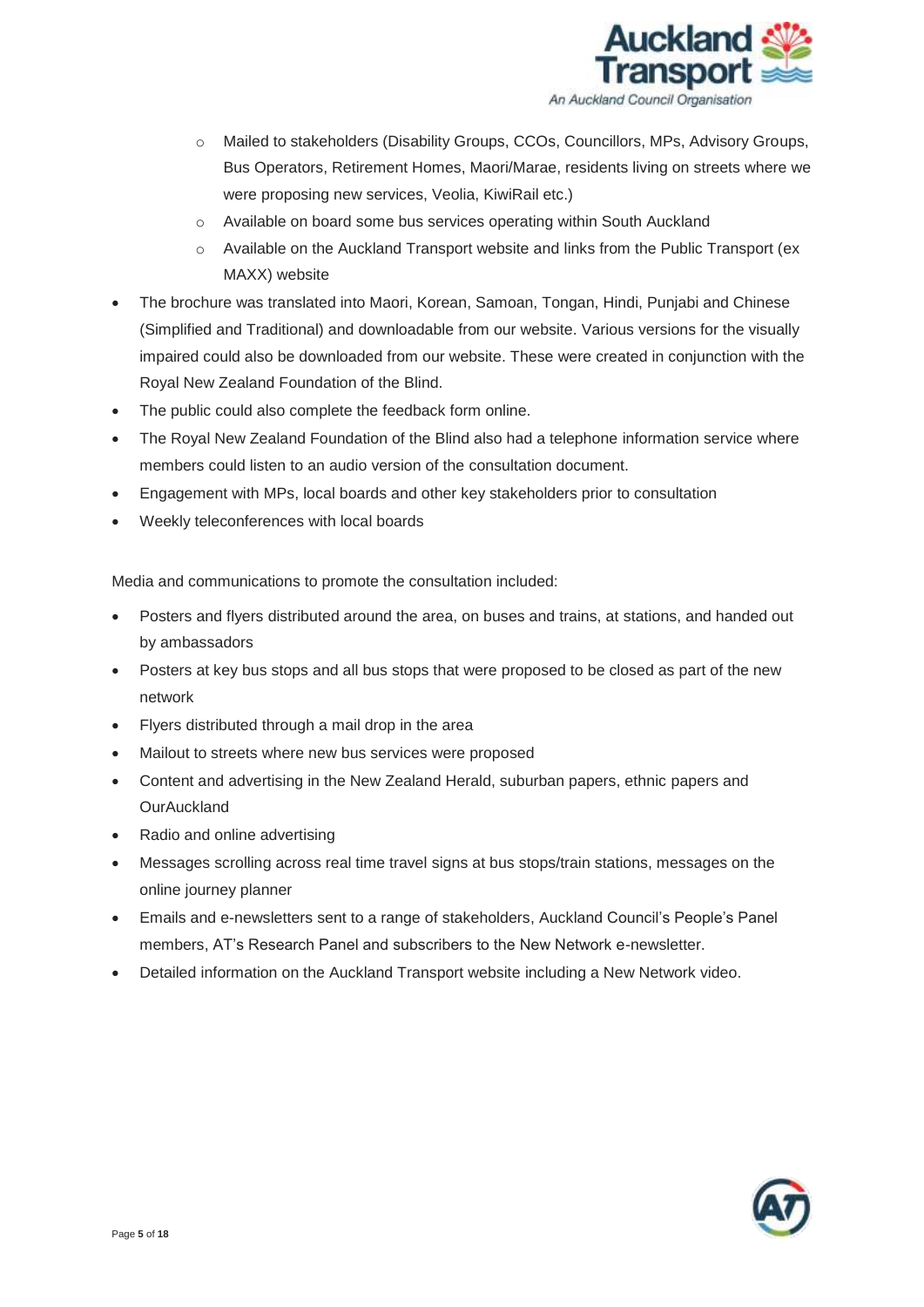

## <span id="page-5-0"></span>**4 Consultation Responses**

In response to these activities Auckland Transport received 1148 official feedback forms – 565 online and 583 hard copy plus 31 free form key stakeholder submissions.

In addition the following were received:

#### <span id="page-5-1"></span>**4.1 Petitions**

| <b>Petitions</b>                      | <b>Signatures</b> |
|---------------------------------------|-------------------|
| Save Te Mahia Station Petition        | 1503              |
| Save the Express Buses Petition       | 205               |
| <b>Westfield Meatworkers Petition</b> | 135               |

Please tick the boxes you agree with.

### <span id="page-5-2"></span>**4.2 Save Te Mahia Train Station submission slips**

Team Manurewa (a local Manurewa action group) printed and distributed newsletters and submission forms to local residents and train passengers about the proposed the station.

411 submiss were received

### <span id="page-5-3"></span>**4.3 Keep Shifr Drive Rout**

| closure of         | be providing excellent public transport options for new residents.                              |
|--------------------|-------------------------------------------------------------------------------------------------|
|                    | I/We use le Mahia train station.                                                                |
| sion<br>slips      | The train is more user-friendly for people with disabilities and the elderly.                   |
|                    | Greenmeadows and Beaumonts' residential areas would be isolated.                                |
|                    | ft should be upgraded so I would use it (Park and Ride, Kiss and Ride,<br>more safety features) |
| າal                |                                                                                                 |
| e Bus              |                                                                                                 |
| e submission slips |                                                                                                 |
|                    |                                                                                                 |
|                    |                                                                                                 |

I support keeping Te Mahia train station open because:

eg, sale of Manukau Golf course 450 + homes - means that we should

The expected population growth in this area in the next 20 years -

| I support keeping the Shifnal Drive Bus Route because:                                                                                                                                                                   |
|--------------------------------------------------------------------------------------------------------------------------------------------------------------------------------------------------------------------------|
| Please tick the boxes you agree with.                                                                                                                                                                                    |
| I/we use the bus to get around Randwick Park and beyond.                                                                                                                                                                 |
| I/we support the proposed AT increase in bus services around<br>Randwick Park.                                                                                                                                           |
| I/we want the Shifnal Drive area to be included in the proposed bus<br>route from Riverton to Hyperion Rds.                                                                                                              |
| It is between 500-800m for people to walk from Shifnal Drive to Limond<br>St. This is a problem for: young families, elderly, people with a disability<br>who use the bus for doctor's visits, shopping in all weathers. |
| In addition I would like full bus shelters around Randwick Park (there<br>are none at present).                                                                                                                          |
| support Te Mahia rail station being kept open.                                                                                                                                                                           |

Team Manurewa also created a newsletter and submission slip for Randwick Park residents as it was proposed to remove the bus route from Shifnal Drive. They also added an option for residents to respond on the proposed Te Mahia station closure.

128 submission slips were received.

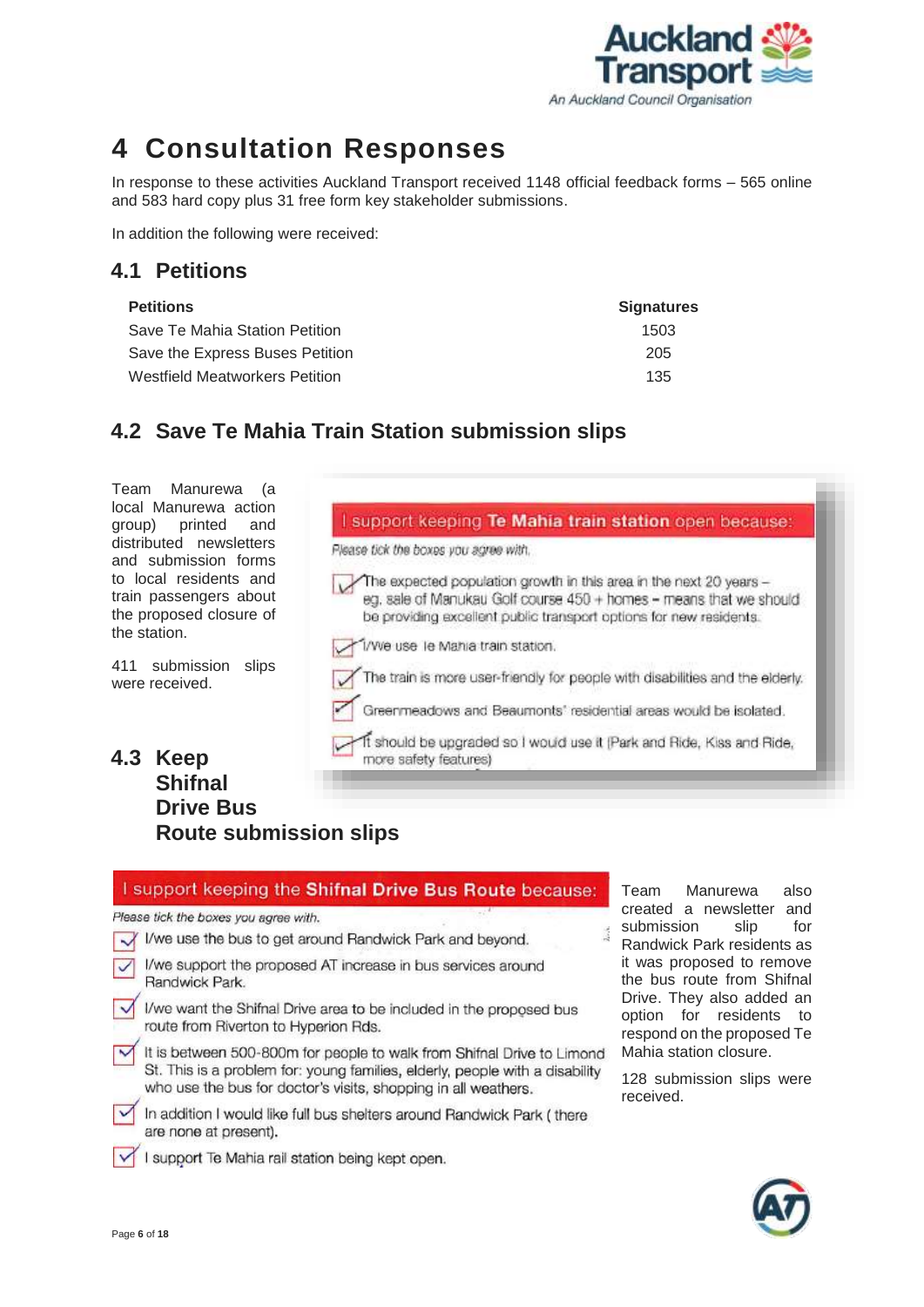

## <span id="page-6-0"></span>**5 Summary of Feedback**

### <span id="page-6-1"></span>**5.1 Official Submissions (online/hardcopy)**

The detailed analysis of this feedback can be read in the report attached as Appendix One provided by Ben Parsons & Associates.

The main themes from the feedback were:

 Overall, 56% of participants supported the proposed new network and 22% were opposed. Seventeen per cent were neutral and 5% weren't sure.



Overall to what extent do you support or oppose the proposed New Network?

Base: 1122 responses. Due to rounding percentages may add to slightly over/under 100%.

- Just less than two-thirds of participants (64%) said they could get to where they needed to by using the new network, but a quarter (26%) said they couldn't.
- Participants were fairly split in their opinions about whether the new network would encourage greater public transport use. Just under a third (31%) felt it would encourage them to use public transport more, 22% felt it would result in them using less public transport and 36% felt it wouldn't impact the frequency with which they use it.
- By far the most commonly mentioned positive attribute of the new network was the proposed increase in service frequencies. Participants felt this would mean less time waiting at bus stops, and faster journey times, especially during the weekend. Some also liked the way this would allow them to 'turn up and go' rather than having to refer to / rely on a timetable.
- Participants also liked the integration between different public transport services, a reduction in duplication of services and the general simplification of the network. Some felt this was similar to overseas cities' public transport networks, which work well.

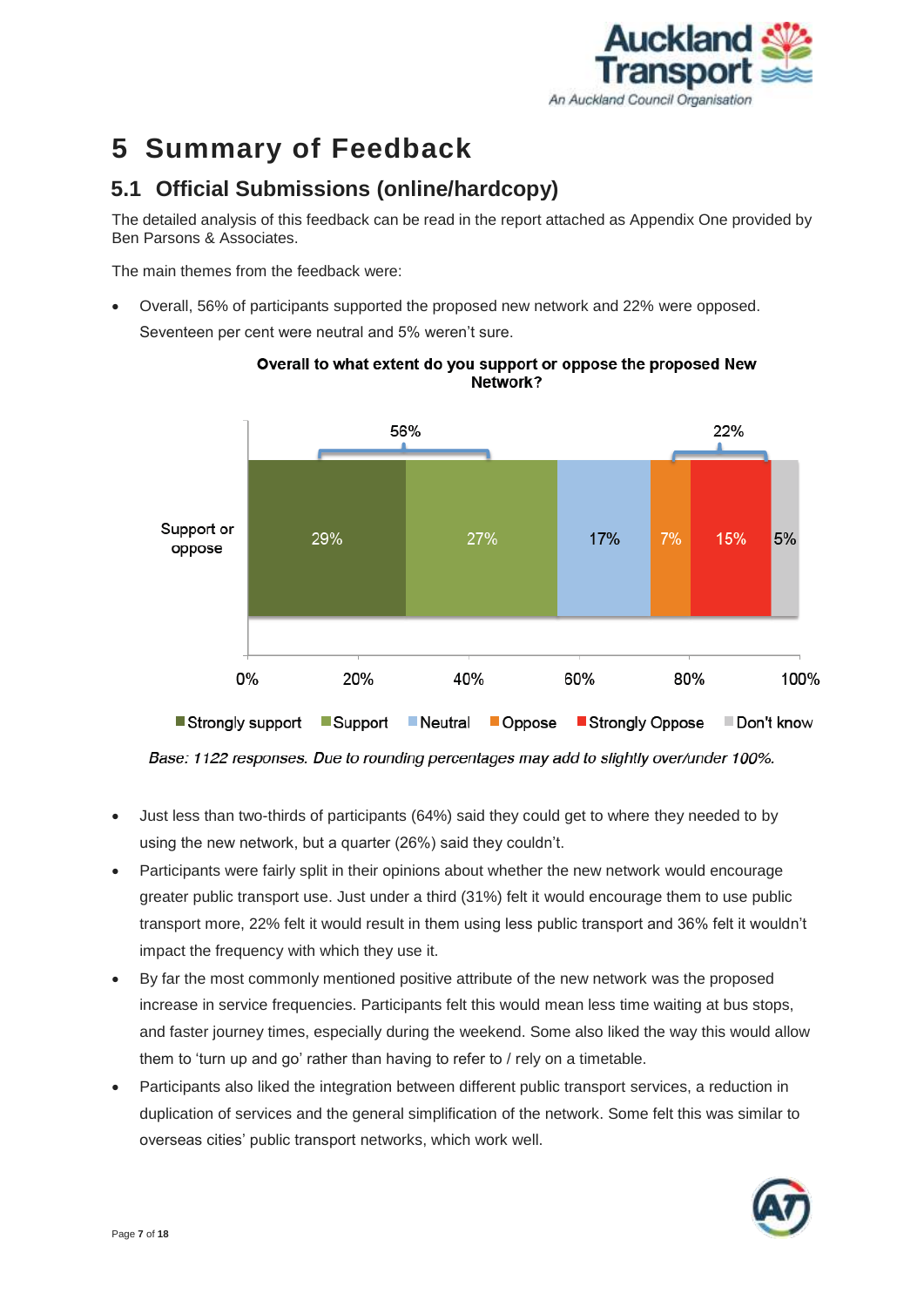

- Others were positive about integrated ticketing, improved accessibility and better environmental outcomes associated with the new network, among other things.
- Conversely, the most frequently mentioned reason for not liking the new network was the need to transfer from one service to another and the impact this would have on convenience and journey times.
- Also, there were concerns about the loss of direct routes (particularly into the city centre along Great South Road) and express services. Some participants felt this change was unnecessary and inefficient, and would increase journey times.
- Some felt that the new network did not provide sufficient coverage for the areas they needed to go to, with a number of different areas mentioned.
- In addition, some had concerns about the potential over-reliance on the train network (and the consequences of this if /when the train services are affected), the capacity of the trains to cope with extra passengers, and the removal of local bus stops
- Fares and integrated ticketing was a frequently mentioned theme across the feedback. While a number of people were positive about integrated ticketing and integrated fares, some thought that since there were more 'stages' the fares would increase.

Overall there was qualified support for the new network in South Auckland – particularly the increase in service frequencies.

#### **Overall themes analysis**

There were a number of key themes that emerged repeatedly. In many cases, participants mentioned the same theme (for example the removal of express buses) in response to a number of different questions – such as in response to "why won't the network encourage you to use public transport more often?" and "what don't you like about the proposed new network and why?" for example.

Further analysis has been conducted to assess how many participants mentioned each key theme at some stage in their feedback – regardless of whether they mentioned the theme in response to one question or more often. This allows us to determine the overall prevalence of that theme / opinion as a proportion of all participants.

Across all questions concerning the new network, the most frequently mentioned theme concerned costs, fares, integrated ticketing and the AT HOP card. A number of participants were concerned about the potential for fare increases under the new network if an integrated system wasn't introduced – and conversely a number of people talked about the benefits of an integrated ticketing system. Also, people mentioned a range of issues associated with buying tickets and the HOP card (such as the ability to purchase them on board and at other locations).

Another major theme was concern about the potential loss of express bus services and the cancellation of buses along Great South Road into the city centre. A number of people felt that removing express buses into central Auckland along Great South Road (and other areas to a lesser extent) was a step too far, and requested that these be retained. Nine percent of participants raised concerns about the potential over-reliance on trains, and what would happen if the trains broke down or could not run for some reason.

Finally, 6% of participants had concerns about the potential closure of Te Mahia Station and 4% had similar concerns about the closure of Westfield Station.

The table below outlines the themes and a summary of Auckland Transport's response.

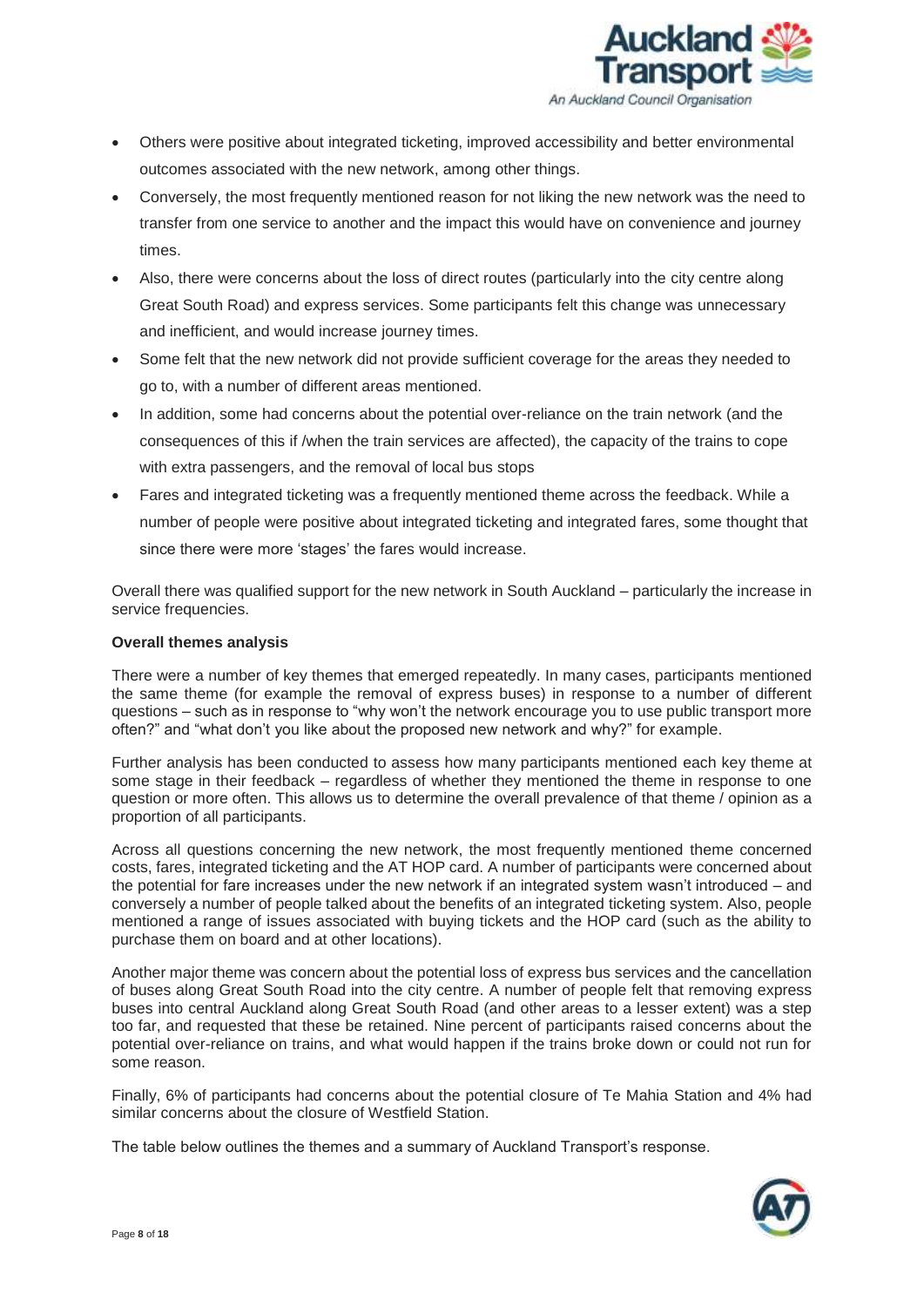

| <b>Overall theme</b>                                            | <b>Responses</b>                                               | <b>Proportion</b><br>of 1148<br>responses                                                                                                                                                                           | <b>AT Response</b>                                                                                                                                                                                                                                                    |
|-----------------------------------------------------------------|----------------------------------------------------------------|---------------------------------------------------------------------------------------------------------------------------------------------------------------------------------------------------------------------|-----------------------------------------------------------------------------------------------------------------------------------------------------------------------------------------------------------------------------------------------------------------------|
| AT HOP/Cost of<br>tickets/Integrated<br>Fares                   | 16%<br>184                                                     |                                                                                                                                                                                                                     | All feedback sent to the AT HOP and fares/ticketing<br>team for review, action or inclusion within their work<br>programme                                                                                                                                            |
| 13%<br>154<br>Express bus routes<br>and services                |                                                                | Retaining a limited peak express service from Papakura<br>to the CBD (360x).<br>Amending the proposed 301 to follow the 309 route in<br>Mangere/Favona/Mangere Bridge and creating a peak<br>express service (309x) |                                                                                                                                                                                                                                                                       |
| <b>Great South Road</b><br>buses / direct routes<br>to the city | 11%<br>123<br>Otahuhu<br>city along the Great South Road (322) |                                                                                                                                                                                                                     | Providing a frequent service along the length of Great<br>South Road between Papakura and Otahuhu (33A<br>becomes 33) to provide frequent connections to train<br>services at Papakura, Manurewa, Manukau and<br>Retention of a peak only service from Otahuhu to the |
| New network is too<br>reliant on trains                         | 104                                                            | 9%                                                                                                                                                                                                                  | Passenger trains in Auckland are in the process of<br>being replaced with electric trains, which will be more<br>reliable and have increased passenger capacity                                                                                                       |
| Closure of Te Mahia<br>station                                  | 74                                                             | 6%                                                                                                                                                                                                                  | No decision has yet been made on the proposed<br>closures of Te Mahia and Westfield Stations. As<br>mentioned earlier detailed reports will be developed                                                                                                              |
| <b>Closure of Westfield</b><br>station                          | 48                                                             | 4%                                                                                                                                                                                                                  | separately to address those proposals and decisions<br>are not included within this report                                                                                                                                                                            |

## <span id="page-8-0"></span>**5.2 Key Stakeholder Submissions**

31 free form submissions were received from key stakeholders including:

| <b>Businesses/Business</b><br>Associations  | Airplex Industries Ltd, Tonea Properties (NZ) Ltd, Talavera Retail Ltd<br>(Hunters Plaza Shopping Centre), Mangere Bridge Progressive<br>Business Association Inc, Wilson Hellaby Limited, PVL Proteins<br>Limited and AMP Auckland Meat Processors |
|---------------------------------------------|-----------------------------------------------------------------------------------------------------------------------------------------------------------------------------------------------------------------------------------------------------|
| <b>Disability</b><br>Groups/Representatives | Auckland Branch of the Association of Blind Citizens, IHC, Royal New<br>Zealand Foundation of the Blind, Auckland Council's Disability<br>Strategic Advisory Group, Counties Manukau DHB Disability Advisory<br>Group                               |
| <b>Health Representatives</b>               | Auckland Regional Public Health Service                                                                                                                                                                                                             |
| Local Boards                                | Papakura Local Board, Mangere-Otahuhu Local Board, Howick Local<br>Board, Otara-Papatoetoe Local Board, Manurewa Local Board                                                                                                                        |
| <b>Public Transport Operators</b>           | NZ Bus including Drivers feedback                                                                                                                                                                                                                   |
| <b>Representative Groups</b>                | Citizens Transport Coalition New Zealand, Papatoetoe Sports and<br>Community Charitable Trust, Auckland Chamber of Commerce, Child<br>Poverty Action Group, 3M's South Auckland Greens                                                              |

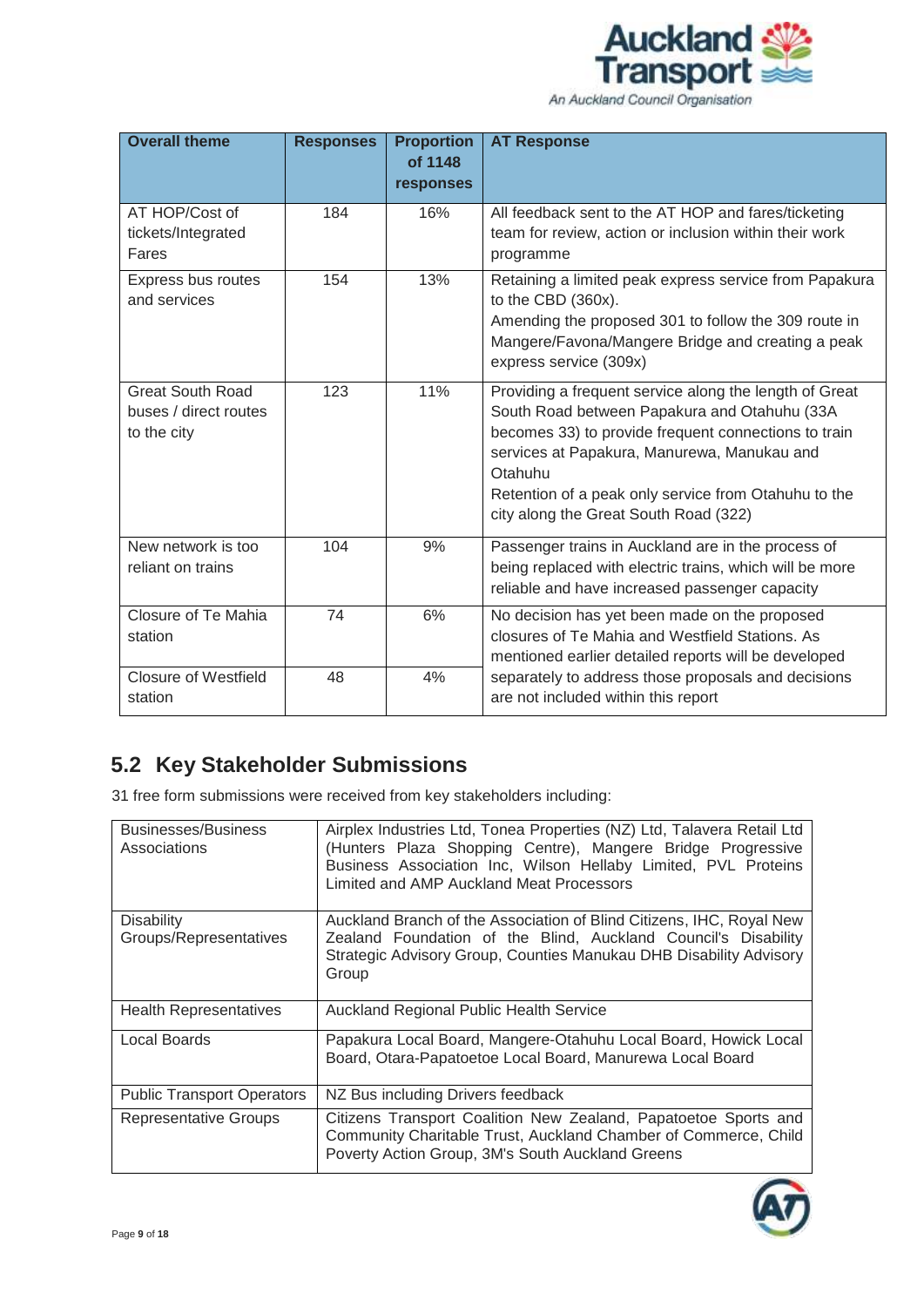

| Unions | . <b>.</b><br>Jnion |
|--------|---------------------|
|        |                     |

The key issues raised in these submissions match the themes raised within the general submissions for example AT HOP and Fares, removing express buses into central Auckland along Great South Road, potential over-reliance on the train network, the capacity of the trains to cope with extra passengers, the closure of both Te Mahia and Westfield and the removal of local bus stops. The top five issues included:

| <b>Theme</b>                                       | No of<br><b>Submissions</b> | <b>AT Response</b>                                                                                                                                                                                                                                                                                                                                                                                                                                                                                                                                                                           |
|----------------------------------------------------|-----------------------------|----------------------------------------------------------------------------------------------------------------------------------------------------------------------------------------------------------------------------------------------------------------------------------------------------------------------------------------------------------------------------------------------------------------------------------------------------------------------------------------------------------------------------------------------------------------------------------------------|
| Fares and Ticketing<br>(AT HOP)                    | 13                          | All feedback sent to the AT HOP and fares/ticketing team for<br>review, action or inclusion within their work programme                                                                                                                                                                                                                                                                                                                                                                                                                                                                      |
| <b>Closure of Westfield</b>                        | 13                          | No decision has yet been made on the proposed closures                                                                                                                                                                                                                                                                                                                                                                                                                                                                                                                                       |
| Closure of Te Mahia<br>12                          |                             | of Te Mahia and Westfield Stations. As mentioned earlier<br>detailed reports will be developed separately to address<br>those proposals and decisions are not included within this<br>report                                                                                                                                                                                                                                                                                                                                                                                                 |
| <b>Express</b><br><b>Buses/Great South</b><br>Road | 12                          | Retaining a limited peak express service from<br>٠<br>Papakura to the CBD (360x).<br>Amending the proposed 301 to follow the 309 route in<br>$\bullet$<br>Mangere/Favona/Mangere Bridge and creating a peak<br>express service (309x)<br>Providing a frequent service along the length of Great<br>$\bullet$<br>South Road between Papakura and Otahuhu (33A<br>becomes 33) to provide frequent connections to train<br>services at Papakura, Manurewa, Manukau and<br>Otahuhu<br>Retention of a peak only service from Otahuhu to the<br>$\bullet$<br>city along the Great South Road (322) |
| <b>Accessibility Issues</b><br>(Disabled, Elderly) | 10                          | All feedback sent to the relevant AT team/s for review,<br>action or inclusion within their work programme                                                                                                                                                                                                                                                                                                                                                                                                                                                                                   |

These submissions were detailed and asked for some specific changes to the network including:

- Delete route 301 and create a 309 express
- Remove 311 service from Westney Road
- Don't remove all buses from Otahuhu to CBD due to capacity issues along Great South Road and connections to Symonds Street and K Road.
- 313 should be extended to Onehunga
- Loss of service on Miller Road, Mountain Road, Kolmar Road, Tennessee Ave, Blake Road, Wakefield Road. Kirkbride Road
- Loss of connection between Hills Road and Manukau (ex 487)
- Frequency of 33A should be at least every 15 minutes
- Route 365 to use Shifnal Drive
- A request for a new service in Opaheke

Also the following infrastructure and bus priority issues were raised:

• Bus Lanes (Manukau Road)

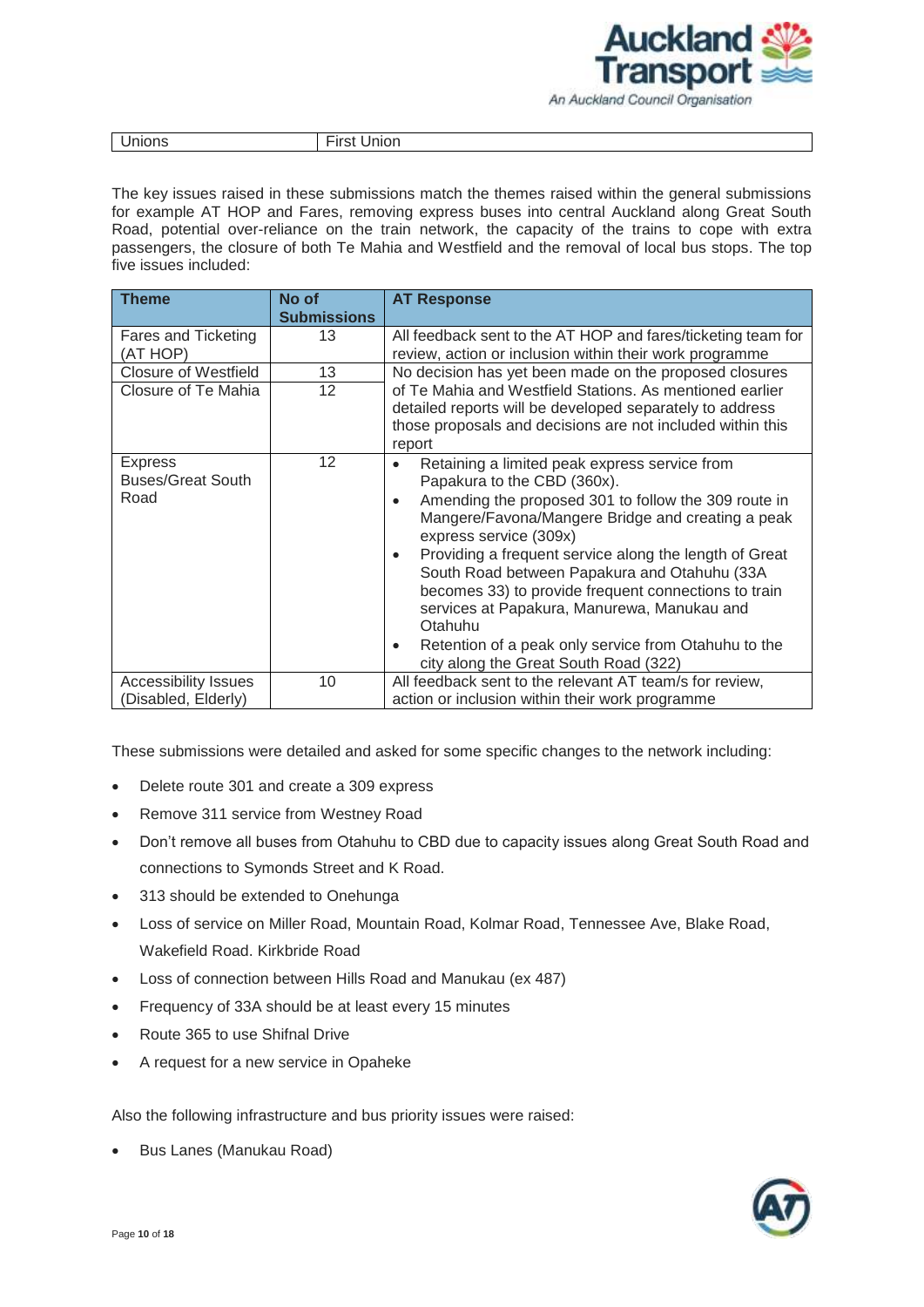

- Need for more Park n Rides
- Bus Priority in Manurewa, Mangere
- Smaller buses what is their specification, what size are they, are they accessible?
- Train direct to Manukau station from South
- Pedestrian access to Papatoetoe station
- New station at Glenora/Walters Road
- Major interchanges safety, security, accessible, lighting, CCTV etc.
- Bus stop design guidelines
- Bus shelters

Some of the above issues have been responded to within the decisions included in this report. However, due to their detail, complexity, and issues outside the scope of this consultation; most of these submitters will receive a personalised response to their issues.

### <span id="page-10-0"></span>**5.3 Petitions**

#### <span id="page-10-1"></span>**5.3.1 S.O.S – Save our Station! Petition against closure of Te Mahia Station**

This petition was presented on 2 August 2013 to Greg Edmonds (Chief Operations Officer) and Wally Thomas (General Manager Communications) by Ezekiel Robson and 15-20 core supporters.

It included 1503 signatures and stated that by signing the petition they were asking Auckland Transport to keep Te Mahia Station open, as it meets the needs of significant groups of public transport users. The following reasons were listed on the petition form:

- The growing population as a result of planned housing developments at the nearby Manukau Golf Course site, Weymouth, and Wattle Downs.
- Elderly and people with disabilities who currently can NOT use alternatives such as buses for accessibility reasons (e.g. step-free access).
- Adults who regularly travel to/from Auckland CBD for work, school or tertiary study, and children going to/from Greenmeadows Intermediate.
- People from Takanini to Randwick Park to Wattle Downs, who would eagerly use secure Park and Ride facilities (as possible at 286 Gt Sth Rd).

#### <span id="page-10-2"></span>**5.3.2 Petition to save 477x Papakura-Auckland/Auckland-Papakura Express Bus Services**

This petition was also presented on 2 August 2013 to Greg Edmonds (Chief Operations Officer) and Wally Thomas (General Manager Communications).

It included 205 signatures (213 minus 8 duplicates) and stated that by signing the petition people were asking Auckland Transport to retain these express bus services for the foreseeable future – well beyond the implementation of the New Southern bus network. These buses provide a vital public transport service for workers and students who study and work in the area around Symonds Street, Upper Queen Street, K-Road and beyond and who are not well served by the train network.

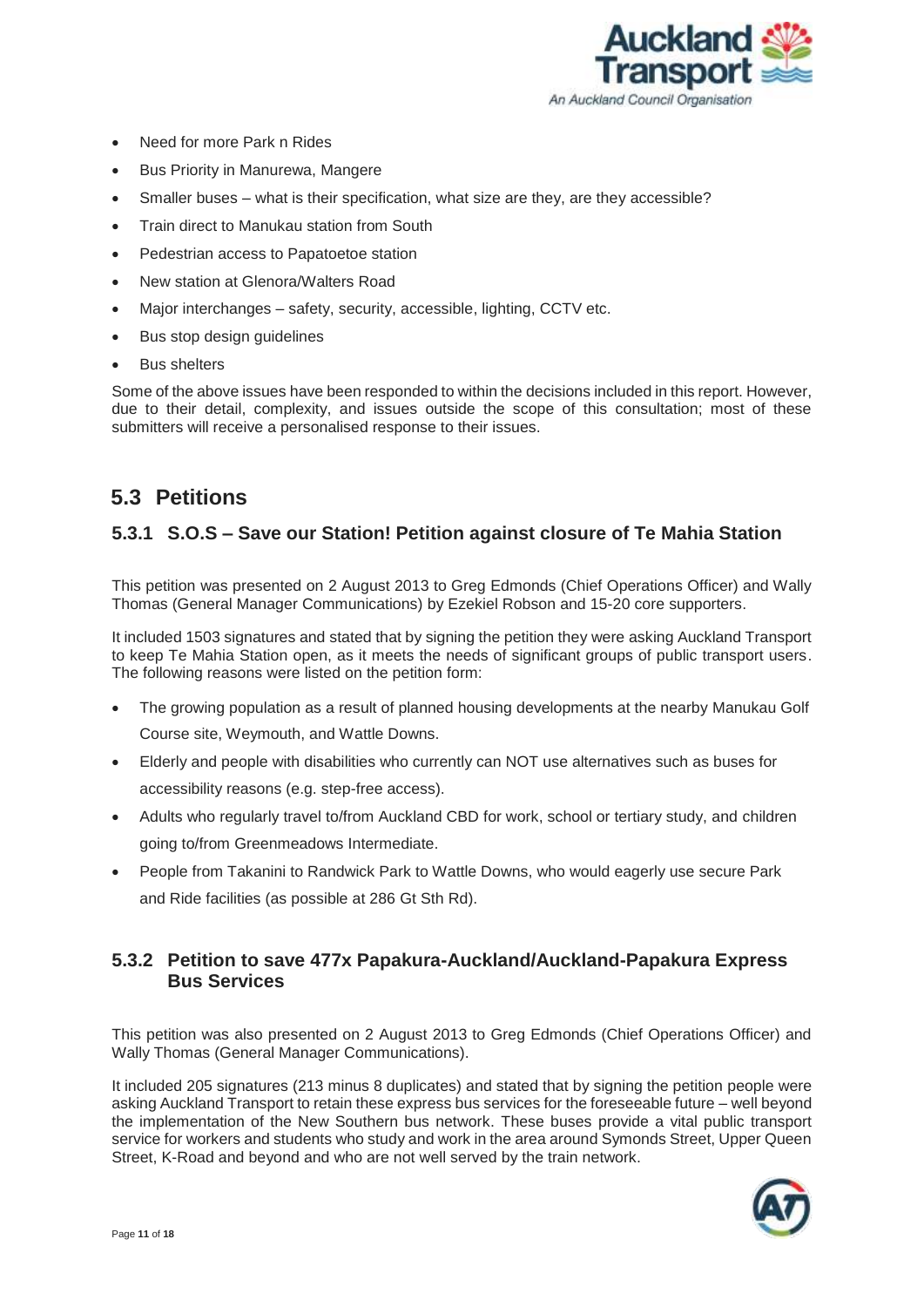

Some signatories were also in support of keeping the 29F, 457x, 486x and 487x bus services.

#### <span id="page-11-0"></span>**5.3.3 Save our Station! Petition against the closing down of Westfield Train Station**

Letters and a petition were received from Wilson Hellaby Limited, PVL Proteins Limited and AMP Auckland Meat Processors and included 135 signatures. The petition stated that by signing the petition they were asking Auckland Transport to keep Westfield Train Station open, as it serves a significant group of public transport users including:

- The growing population
- Elderly and people with disabilities who currently can NOT use alternatives such as buses for accessibility reasons
- People who use the station to get to and from work, especially those working at the meat processing companies.

In addition to the signed petition the issues raised within the letters from Senior Management included:

- The fact that the three businesses employ up to 1000 people throughout the year
- A number of staff regularly use the station and as the network improves and electric trains arrive more will use it. Was expected that the service would be enhanced, not diminished.
- Lack of safe car parking
- Overseas visitors are advised to catch the train from the city to Westfield when visiting
- Suggestion for "outside the square" marketing initiatives and a station upgrade to attract more of the 1000 workers in the area to use the train.
- Please don't shut the gate on a band of loyal users
- Issue for workers is earlier trains

### <span id="page-11-1"></span>**5.4 Save Te Mahia Train Station submission slips**

| <b>Total</b>                                                                                                                                                                                                   | 411 | %    |
|----------------------------------------------------------------------------------------------------------------------------------------------------------------------------------------------------------------|-----|------|
| The expected population growth in this area in the next 20 years - eg. Sale of<br>Manukau Golf course 450 + homes - means that we should be providing<br>excellent public transport options for new residents. | 289 | 70.3 |
| I/We use Te Mahia train station                                                                                                                                                                                | 298 | 72.5 |
| The train is more user-friendly for people with disabilities and the elderly                                                                                                                                   | 322 | 78.3 |
| Greenmeadows and Beaumonts' residential areas would be isolated                                                                                                                                                | 253 | 61.6 |
| It should be upgraded so I would use it (Park and Ride, Kiss and Ride, more<br>safety features)                                                                                                                | 230 | 56.0 |

Some people had written additional comments such as "keep our station open". The most common comments included:

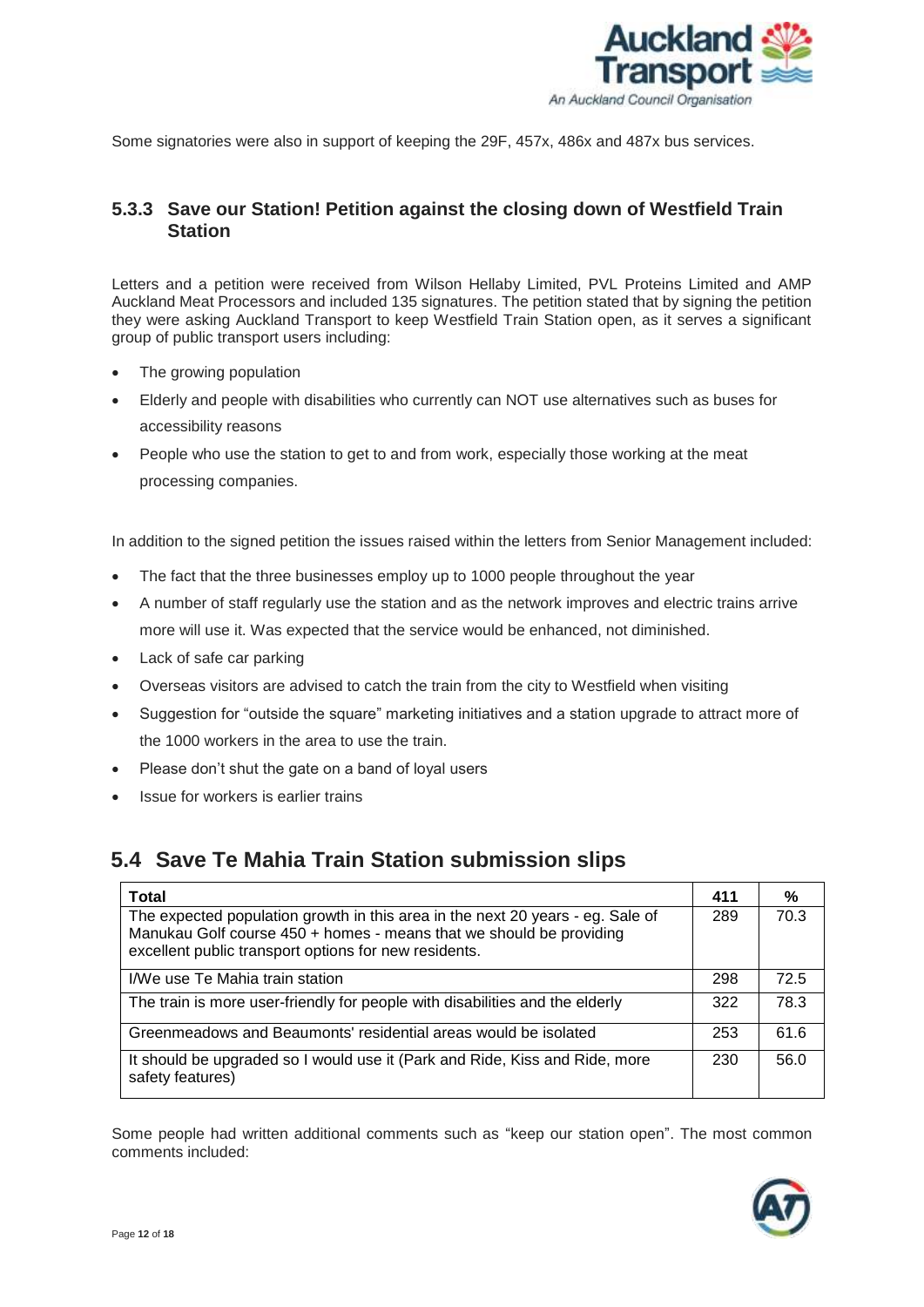

- I/we use Te Mahia to get to work/school/friends/family. Rely on the train and this station.
- Train is most accessible for disabilities. Train is needed for disabled/elderly/health/parents with young children
- Need better facilities parking, Park n Ride, station upgrade, safety, lighting
- Moved/built here because of train station
- Station needs to stay open for new houses and population growth

Some specific issues were mentioned:

- Serves Mahia, Wattle Downs, Randwick Park
- Manurewa not enough parking
- Closest station to Acacia Grove Retirement Village

#### <span id="page-12-0"></span>**5.5 Keep Shifnal Drive Bus Stops submission slips**

| Total                                                                                                                                                                                                                   | 128 | %    |
|-------------------------------------------------------------------------------------------------------------------------------------------------------------------------------------------------------------------------|-----|------|
| I/we use the bus to get around Randwick Park and beyond                                                                                                                                                                 | 96  | 75.0 |
| I/we support the proposed AT increase in bus services around Randwick Park                                                                                                                                              | 122 | 95.3 |
| I/we want the Shifnal Drive area to be included in the proposed bus route from<br>Riverton to Hyperion Rds                                                                                                              | 127 | 99.2 |
| It is between 500-800m for people to walk from Shifnal Drive to Limond St. This<br>is a problem for: young families, elderly, people with a disability who use the bus<br>for doctor's visits, shopping in all weathers | 127 | 99.2 |
| In addition I would like full bus shelters around Randwick Park (there are one at<br>present)                                                                                                                           | 125 | 97.7 |
| I support Te Mahia rail station being kept open                                                                                                                                                                         | 127 | 99.2 |

Some people had written additional comments such as "keep the bus route". The most common comments included:

- Need the bus to get to work/shopping/other
- Keep route on Shifnal Drive
- Keep the stops where they are now
- Need for elderly/young/disabled
- No car or can't afford car

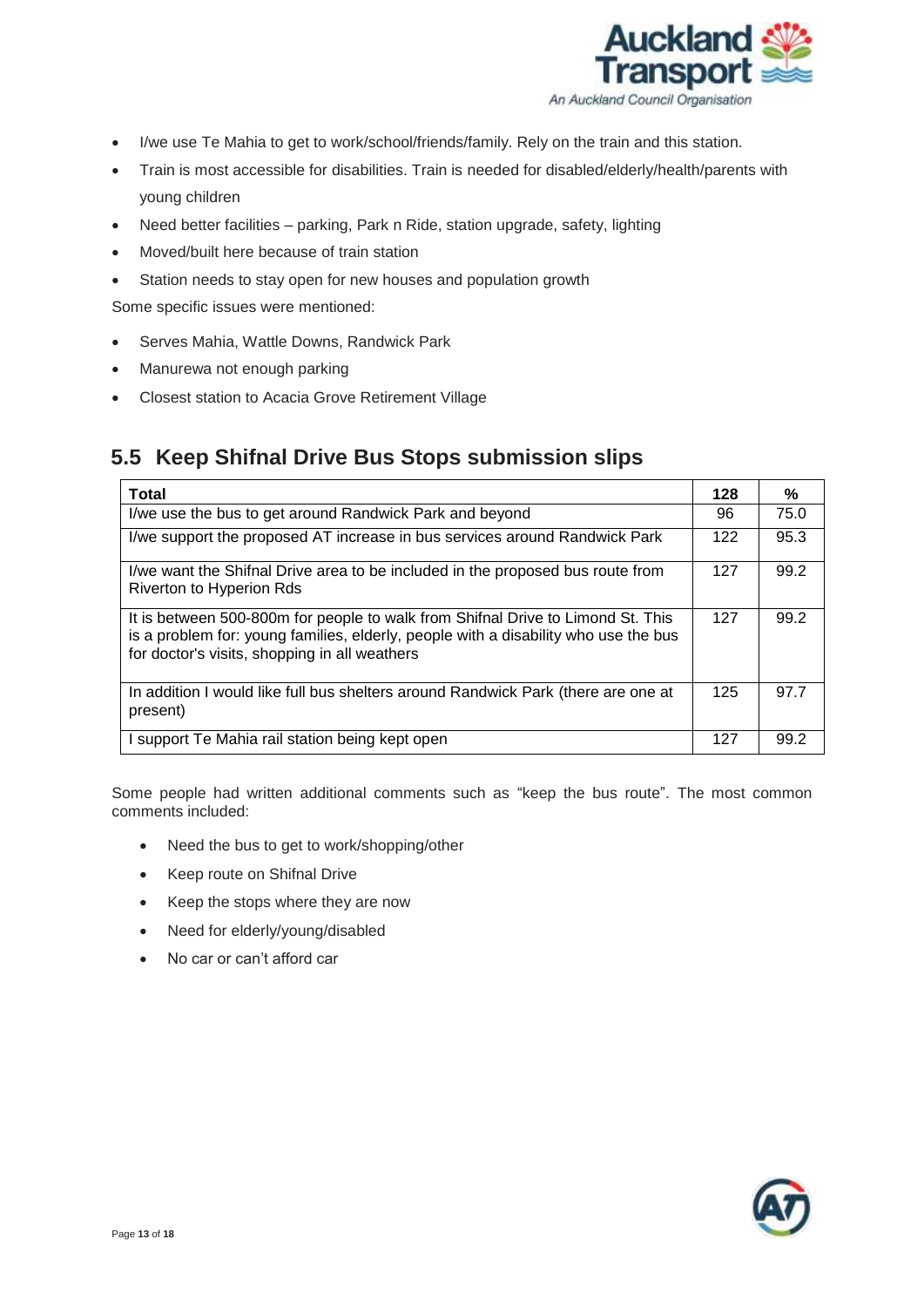

## <span id="page-13-0"></span>**6 Consultation Decision and Responses**

### <span id="page-13-1"></span>**6.1 Overview**

This report provides decisions on the New Network bus routes only. No decision has yet been made on the proposed closures of Te Mahia and Westfield Stations. Detailed reports will be developed separately to address those proposals and decisions are not included within this report. Also any feedback that was outside the scope of this consultation has been sent to the relevant teams within AT for review, action or inclusion within their work programmes, for example AT HOP, Customer Services, Fares and Ticketing and detailed feedback on the design of key transport interchanges. Feedback on areas not included within this consultation (such as Pukekohe, Waiuku and Sylvia Park) will be considered when those areas are reviewed.

A detailed list of infrastructure requests (bus stops, shelters, lighting etc.) has been created from the feedback and is being reviewed by the Principal PT Planner (Infrastructure).

There were various issues raised within the consultation feedback that did not require changes to the network itself however do require a response. A series of FAQs will be developed to respond to those issues (for example, are small buses accessible, how late will buses run) and communicated via the AT website and the New Network email newsletters.

#### <span id="page-13-2"></span>**6.1.1 Key Aspects of the Proposal**

- Twenty eight bus routes were proposed in total for South Auckland to create a New Network of buses and trains that will change the way people travel – including the need for some passengers to transfer at key interchanges.
- All the current bus services in South Auckland would be replaced by the New Network which would provide local connections and would introduce four new frequent bus routes, two of which were made up of 30 minute connector services timed to create a 15 minute frequent service along the common route, before splitting off to different destinations.
- Buses would no longer run from South Auckland all the way into central Auckland, except for two services from Mangere. Passengers would be required to make local bus to train connections at Papakura, Manurewa, Manukau, Papatoetoe, Otahuhu or Onehunga.
- Some bus services that take people direct from their home to their destination would be replaced with generally more frequent services which may require a transfer.

#### <span id="page-13-3"></span>**6.1.2 Final Decisions**

A detailed table of all the decisions and changes made as a result of the consultation feedback can be read in Appendix Two. A summary of the changes includes:

- Changes have been made to 20 of the proposed 28 routes. Only 8 routes had no change:
	- o Onehunga to Manukau via Airport (30)
	- o Mangere Town Centre to Sylvia Park (32)
	- o Manukau Station To Botany Town Centre Via Preston Rd (353)
	- o Manurewa Interchange To Wattle Downs To Manurewa Interchange (363)
	- o Manurewa To Otara / MIT Via Mahia Rd (364 renumbered to 361)
	- o Manurewa To Manukau Station Via The Gardens (366)

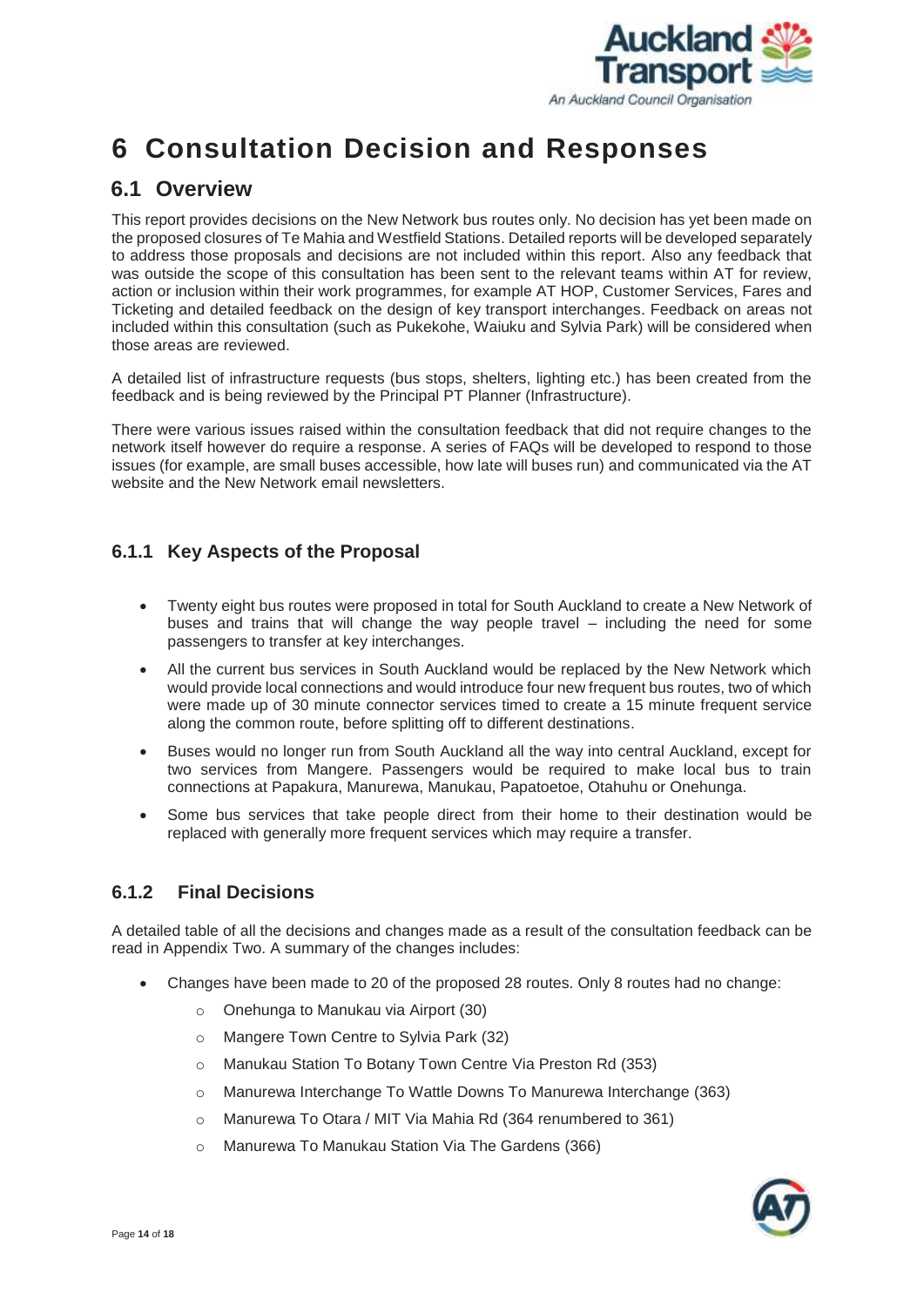

- o Wiri Industrial Loops (368/369)
- Two of the frequent routes were made up of 30 minute connector services timed to create a 15 minute frequent service along the common route, before splitting off to different destinations. In each case one of the branches has been upgraded to a frequent service and the other branch will now be a separate service:
	- o extending the frequent service from Otara to Botany (31B becomes 31),
	- o providing a frequent service along the length of Great South Road between Papakura and Otahuhu (33A becomes 33)
	- $\circ$  turning the 31A service into a local route (314) which provides access to Papatoetoe train station and connects with bus routes (Otara, Hunters Corner and Papatoetoe) for onward journeys for people in Ormiston/Flat Bush
	- $\circ$  the Connector route (33B) has been renumbered 362 and will terminate at Manukau
- Retention of limited express services<sup>1</sup> from Papakura to central Auckland via the motorway (4 morning peak (6.10am - 7.10am) and 4 afternoon peak (4.05pm - 5.35pm)).
- Retention of a peak only service<sup>1</sup> from Otahuhu to the city along the Great South Road (322). Off peak the 322 will terminate at Ellerslie Station<sup>2</sup>.
- Expansion of the peak only service in Mangere to cover the current 305x route through Favona, and Mangere Bridge, bypassing Onehunga (301 renumbered 309x)
- All Papakura routes to serve the train station and town centre
- A new route created Opaheke to Papakura
- Minor route changes to the following routes:
	- 309 route to service Robertson, Wakefield, Harania and Favona Rd
	- $\circ$  313 route extended to Onehunga<sup>3</sup> via Orly Ave, Thomas Rd, Massey Rd, Kirkbride Rd, McKenzie Rd, Miller Rd, Mountain Rd and Coronation Rd
	- o 326 route extended to Otahuhu train station via the town centre
	- o 324 route to follow current 409 route in Otahuhu/Seaside Park
	- o 325 route to serve Tennessee Ave and Blake Road in Mangere East and Dawson, Matthews, Aspiring, Hollyford, Te Irirangi, Diorella in Clover Park.
	- o 352 route amended to serve more of East Tamaki and Highbrook
	- o 365 route to serve Shifnal Drive
- Peak only route 311 removed until area develops and demand increases.
- Some routes have been renumbered as a result of the above changes to create a consistent route numbering system, make the New Network less complex, easier for customers to understand and to emphasize the Frequent Network.

Auckland Transport is aware that, as is the case whenever bus services are changed, some existing customers will be disadvantaged by the changes. The overall objective of these changes is to simplify the route network so that services are improved for the majority and so that they are easier for new users to understand in the future. However, some people may not be able to make their particular journey by bus as easily as they can now. There may be other options, for example walking further at one end of the journey or taking the train or an alternative bus route. Auckland Transport apologises if any inconvenience is caused to some existing customers as a result of these changes.

<sup>&</sup>lt;sup>2</sup> Another option is being investigated to serve this area so the 322 route has not yet been finalised and is subject to change <sup>3</sup> Exact frequency of 313 extension to be determined as part of tendering process



-

<sup>1</sup> Peak/express services are transitional and will be reviewed once the New Network, including electrification and integrated fares, has been in place for a reasonable period of time.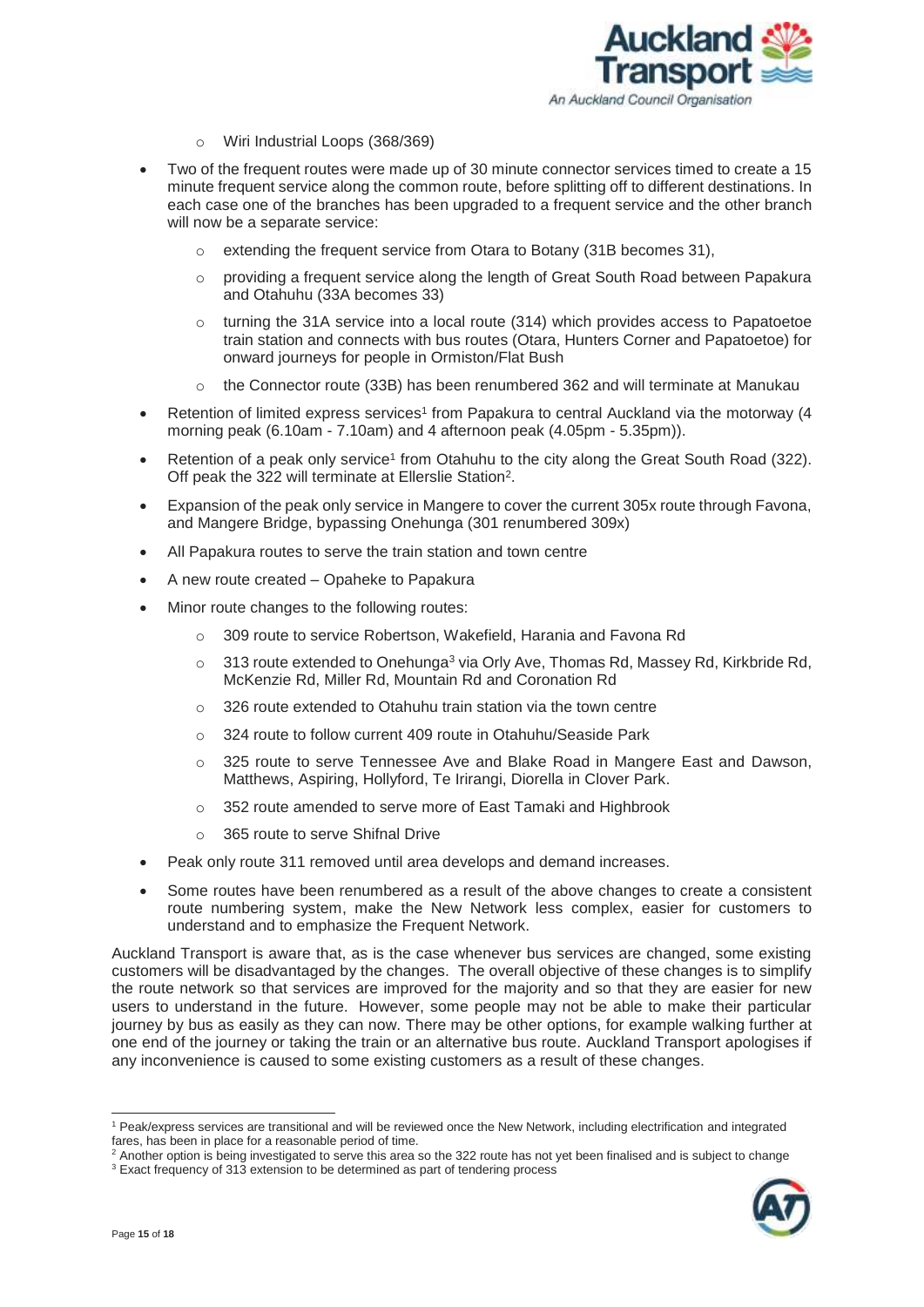

## <span id="page-15-0"></span>**6.2 Final Routes and Map**

| <b>Service</b><br><b>Type</b>                             | <b>Frequency and Hours of Operation</b>                                                                                                                                                                                                                                                                                                                                                                                                                                                                                                                                                                                                                                                                                                                                                                                                                                                                         | <b>South Auckland</b><br><b>Routes</b>                                                                                                             |
|-----------------------------------------------------------|-----------------------------------------------------------------------------------------------------------------------------------------------------------------------------------------------------------------------------------------------------------------------------------------------------------------------------------------------------------------------------------------------------------------------------------------------------------------------------------------------------------------------------------------------------------------------------------------------------------------------------------------------------------------------------------------------------------------------------------------------------------------------------------------------------------------------------------------------------------------------------------------------------------------|----------------------------------------------------------------------------------------------------------------------------------------------------|
| <b>Frequent</b><br><b>Services</b>                        | In South Auckland, the train line and four key bus routes<br>will form the Frequent service layer.<br><b>Bus services</b><br>At least every 15 minutes between 7am and 7pm, seven                                                                                                                                                                                                                                                                                                                                                                                                                                                                                                                                                                                                                                                                                                                               | <b>Services:</b><br>30, 31, 32, 33                                                                                                                 |
|                                                           | days a week.<br>Peak frequency will typically be every 10-15 minutes.<br>Services will operate at lower frequencies outside these<br>hours, every 30 minutes or better.                                                                                                                                                                                                                                                                                                                                                                                                                                                                                                                                                                                                                                                                                                                                         |                                                                                                                                                    |
| <b>Connector</b><br><b>Services</b>                       | The Frequent Network will be complemented by<br>Connector bus services at least every 30 minutes,<br>between 7am and 7pm, seven days a week - connecting<br>people to town centres and work and/or the Frequent<br>Network.<br>Peak frequency will typically be every 20 minutes.<br>Services will operate at lower frequencies outside these<br>hours, typically every 60 minutes or better.                                                                                                                                                                                                                                                                                                                                                                                                                                                                                                                   | <b>Services:</b><br>309, 313, 325, 353,<br>361, 362, 363, 365,<br>366, 372, 377                                                                    |
| <b>Local and</b><br><b>Peak Period</b><br><b>Services</b> | The All-Day Network (made up of the above Frequent<br>and Connector routes) will be supported by two other<br>types of bus service:<br>Local services will serve areas not on Frequent or<br>Connector routes. These services will link into the All-<br>Day Network at connection points such as train stations<br>and town centres. Services will generally be every 60<br>minutes. Peak frequency will typically be every 30<br>minutes.<br>Peak period services will only operate during weekday<br>peak period (generally 7am to 9am, and 4pm to 6pm).<br>May vary for industrial area peak services.<br>Peak services generally operate one way only - towards<br>the city or key destinations in the AM peak and in the PM<br>peak back to the local area. For example the 309x will go<br>from Mangere to the city in the morning and from the city<br>to Mangere in the afternoon. The 352 and 368/369 | <b>Local services:</b><br>314, 322, 324, 326,<br>371, 373, 374, 376,<br>378<br><b>Peak Period</b><br>services: 309x,<br>322, 352, 360x,<br>368/369 |

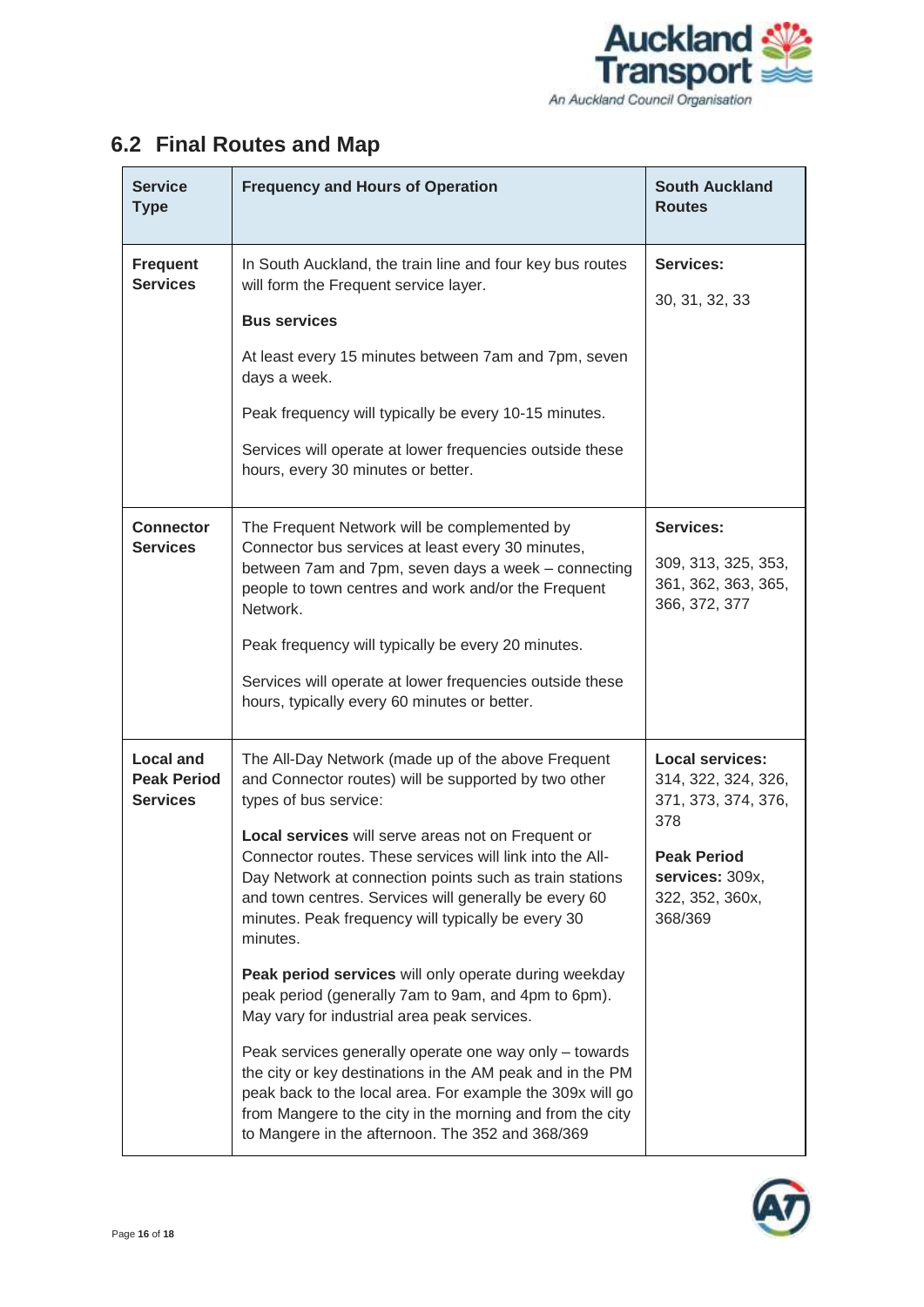

An Auckland Council Organisation

| <b>Service</b><br><b>Type</b> | <b>Frequency and Hours of Operation</b>                                             | <b>South Auckland</b><br><b>Routes</b> |
|-------------------------------|-------------------------------------------------------------------------------------|----------------------------------------|
|                               | services however will go both ways during the morning<br>and afternoon peak period. |                                        |

This map will be able to be viewed easier at Appendix Three or on the AT [website](http://www.aucklandtransport.govt.nz/improving-transport/new-network/Pages/default.aspx) once updated with final decisions.



### <span id="page-16-0"></span>**6.3 Responses to Key Issues**

Although there were various themes raised throughout the consultation as reported above there were also specific requests most of which have been included in the final decisions or have been addressed